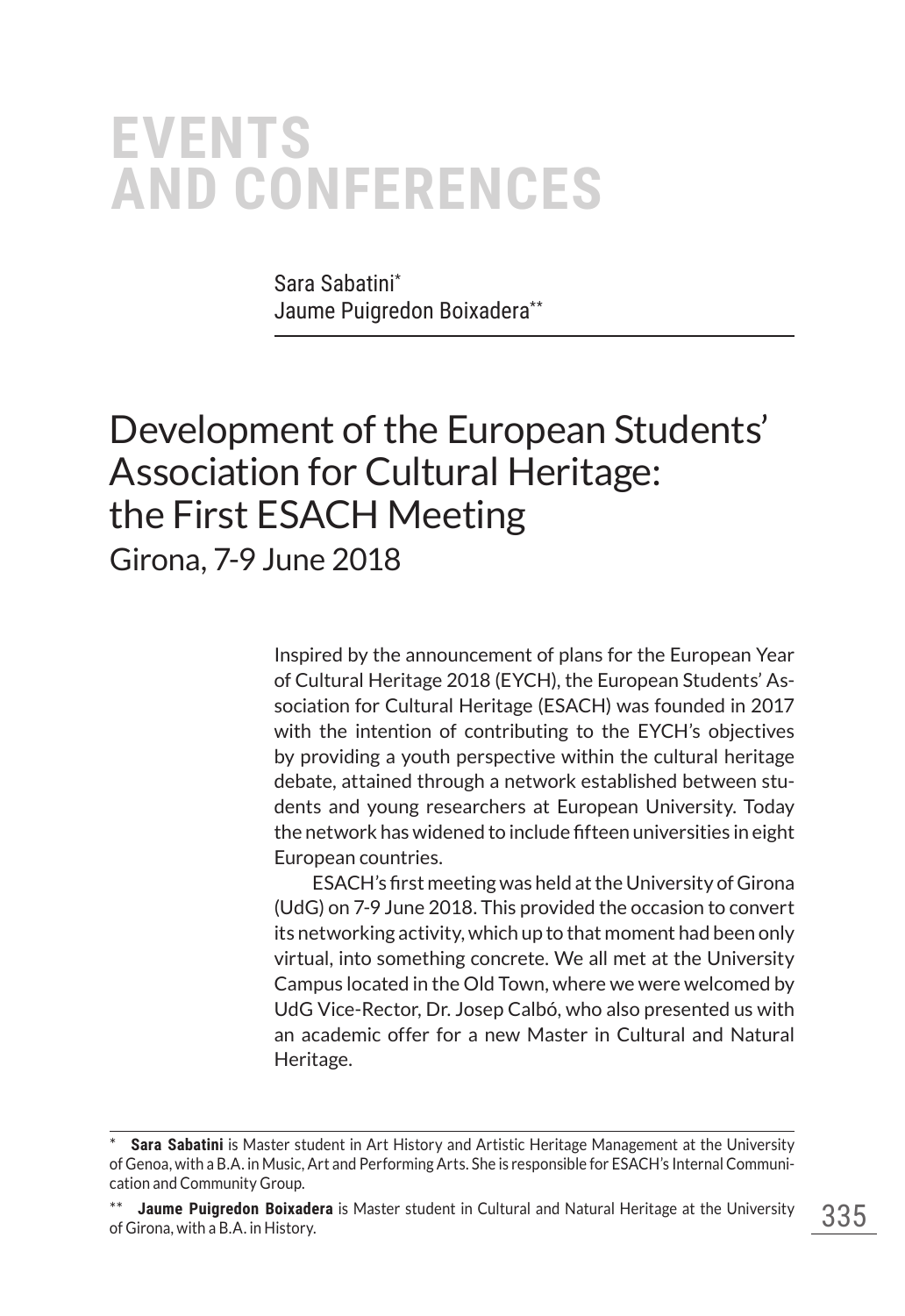#### **EVENTS AND CONFERENCES**

#### Sara Sabatini, Jaume Puigredon Boixadera

At the Girona Meeting seven ESACH universities were present. Consequently, the European, as well as the interdisciplinary dimension, came to the fore immediately. The interdisciplinary goal was almost naturally fulfilled, thanks to the various knowledge profiles that each member shared with the others, contributing to widen the perspectives of each discipline in a field of action that perhaps had never been considered.

Elena Fînariu (M.A. in Cultural Anthropology, Bucharest) opened the presentation session with a contribution about what she considers to be one of the best practices on the conservation of intangible heritage, based on a case study of the *pizzica pizzica*, the traditional music and dance from the south of Italy in Apulia.

Next Ana Tomala and Daryna Kuprianova (Law students, Opole) introduced us to the goals of UNESCO Recommendations and Conventions, and the policies of the European Union concerning the protection and enhancement of European cultural diversity.

We were treated to further contributions concerning new technologies involved in the humanity fields: Larissa Borck and Ragna Quellmann (M.A. in Cultural Anthropology, Hamburg) presented the "Young Heritage Studio", a project created by students and professors focusing on how digital devices within cultural sites could provide easier access and better comprehension for youngsters.

Next Nicole Gieser and Jana Tempelmeier (M.A. in Art History, Münster) presented a blog they created in which they collected less known monuments of Münster, i.e. ones which people passed every day without being aware of the European history behind them. Their project resulted in an exhibition held last July in Münster.

Carlos G. Bayonas Abelleira (M.A. in Cultural Heritage Management, Madrid) discussed the statement that public participation is the most important *raison d'être* of heritage – which in some cases leads us to become tourists in our own city – while at the same time he also discussed the problems that uncontrolled tourism could provoke with respect to the management of sites and monuments.

Next Patricia Dos Santos Ferraris (M.A. in Art Markets, Lisbon) presented her research into the Art Nouveau movement, focused in particular on the work of René Lalique. In conclusion Marius Müller (ESACH Founding President) argued for the necessity of legal reform in German heritage law, which is mainly focused on conservation matters. He pointed out the urgency of recognition of the communicative-creative potentials intrinsic to heritage.

All the different contributions revealed the common idea that the most important reason for heritage's preservation is to raise communities' awareness about what heritage means for the development of cultural identities. This was the starting point for our aim to make our common vision official. According to the idea that culture exists because it evolves with the people who share it, we believe that heritage's value cannot be enhanced only through protection and conservation policies, but its intrinsic value is about promoting it as a resource for connections across nations and generations.

336